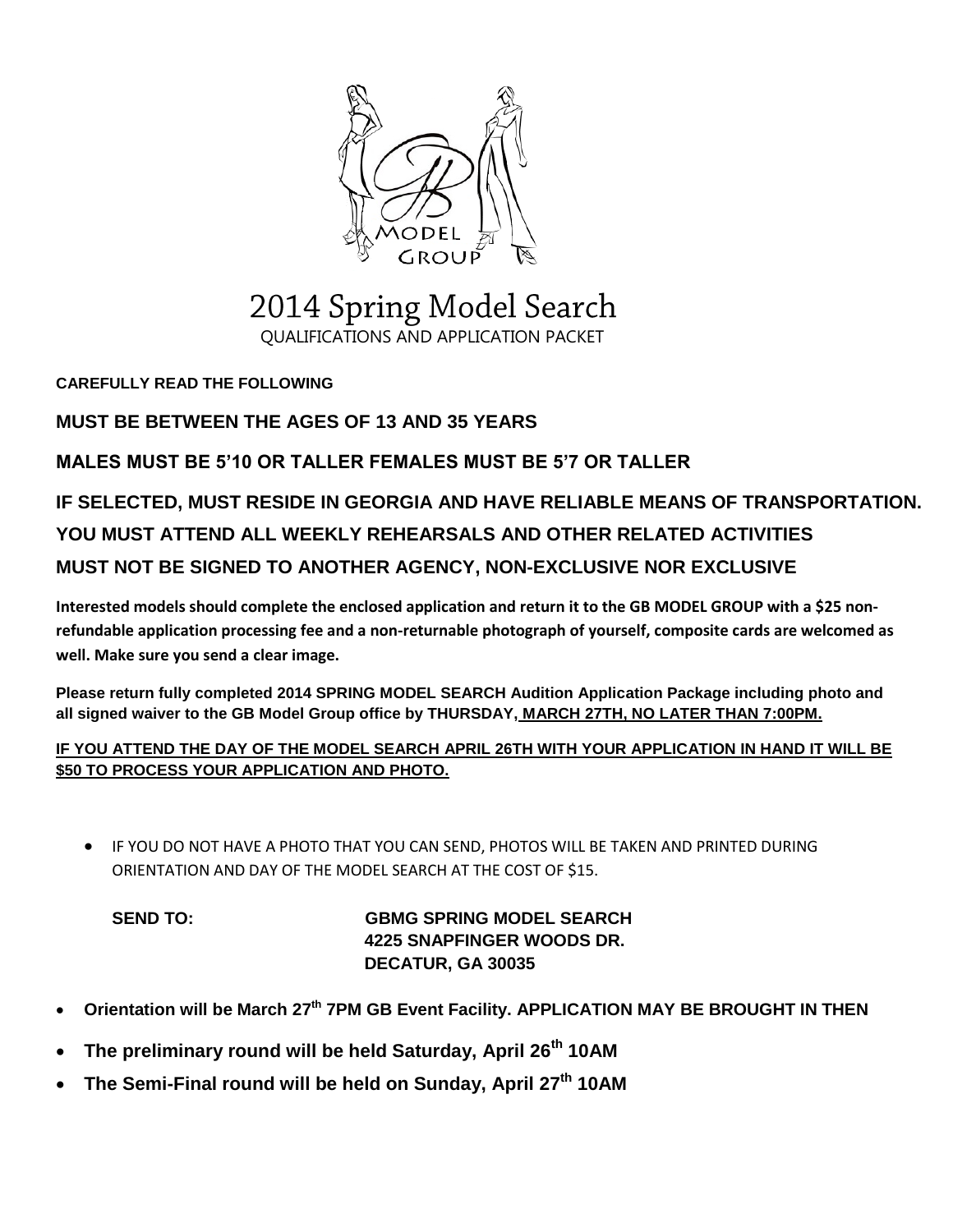

# GB MODEL GROUP BASIC RULES AND REGULATIONS

#### **Rehearsals**

- You are expected to attend all rehearsals on a weekly basis. Rehearsals are typically held Sunday evenings. A schedule will be provided after the Model Search.
- Possibility of extra rehearsals may be added.
- Any Model missing rehearsal before a show they will not be allowed to walk for the show.
- Any Model that misses more than **2 rehearsals** will be reprimanded and may result in fines, suspension or termination.
- CANIDATES THAT DO NOT FEEL LIKE THEY CAN NOT ATTEND ALL REHEARSALS SHOULD NOT COMTEMPLATE BEING A GBMG MODEL

#### **REPRESENTATION**

- ALL MODELS CHOOSEN WILL BE REPRESENTED BY GBMG AGENCY FOR at least 1 YEAR.
- All social media profiles should not contain profane or vulgar language or images.

#### **PERSONAL APPEARANCE**

- As a model you are held to a higher standard than the average person. With this in mind it is essential to be physically and mentally Fit/healthy.
- Always be presentable
- Those who do not maintain will be given a warning.
- Access to personal trainer, gym or fitness program will be available.

#### **GENERAL**

- **ALWAYS BE PUNCTUAL, PRESENTABLE AND PROFESSIONAL.**
- **TREAT EACH OTHER WITH RESPECT**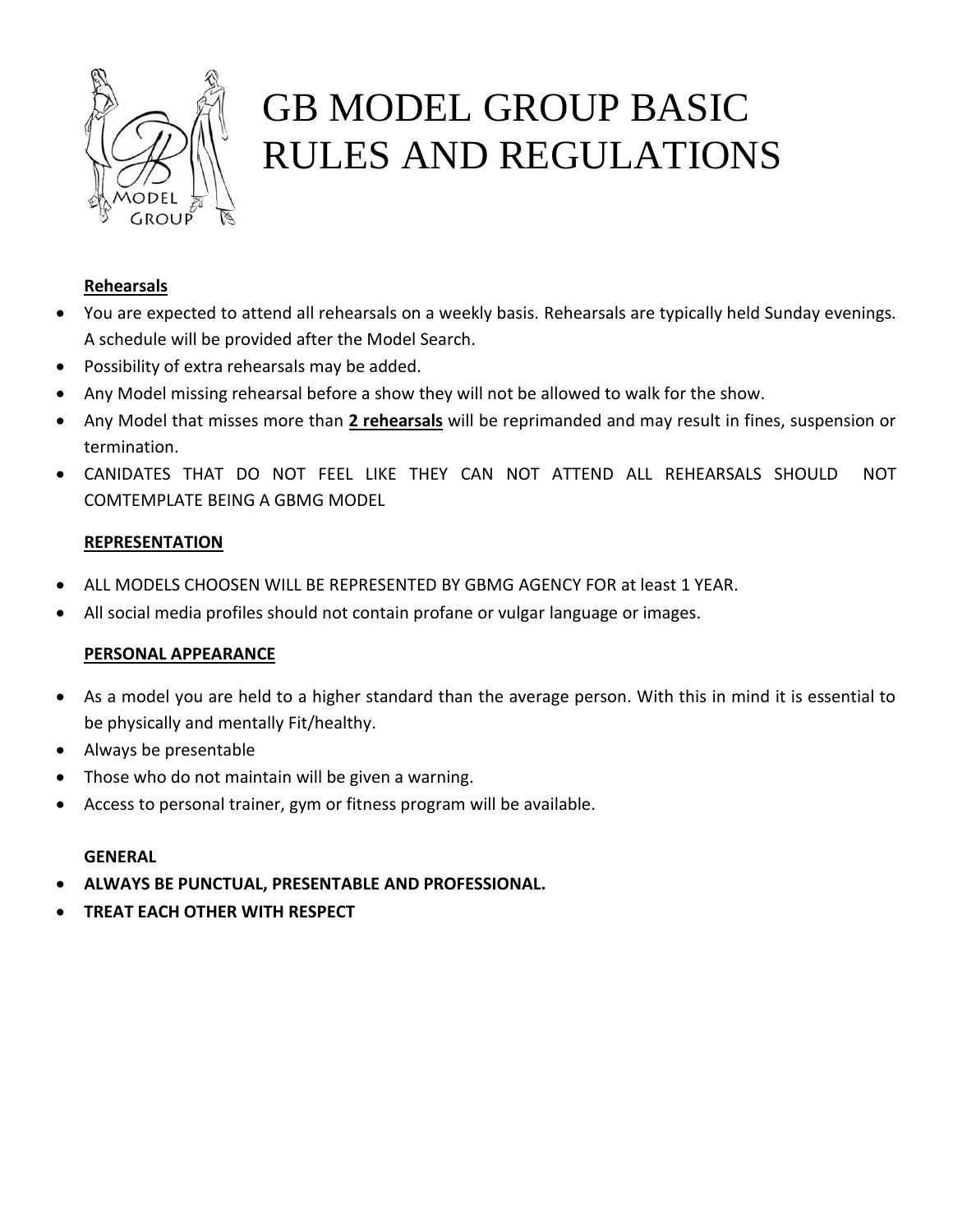

SLOT #

## GB MODEL GROUP MODEL APPLICATION

\*Place N/A for fields that do not apply\*

| PERSONAL & EMPLOYMENT DATA:                                                                                                                                                                                                               |  |  |           |  |
|-------------------------------------------------------------------------------------------------------------------------------------------------------------------------------------------------------------------------------------------|--|--|-----------|--|
| First Name _________________________________Last Name __________________________Middle Name __________________                                                                                                                            |  |  |           |  |
|                                                                                                                                                                                                                                           |  |  |           |  |
|                                                                                                                                                                                                                                           |  |  |           |  |
|                                                                                                                                                                                                                                           |  |  |           |  |
|                                                                                                                                                                                                                                           |  |  |           |  |
| (*must include for confirmation notice)                                                                                                                                                                                                   |  |  |           |  |
|                                                                                                                                                                                                                                           |  |  |           |  |
|                                                                                                                                                                                                                                           |  |  |           |  |
|                                                                                                                                                                                                                                           |  |  |           |  |
| Marital Status _________________________Height _________________________________                                                                                                                                                          |  |  |           |  |
|                                                                                                                                                                                                                                           |  |  |           |  |
|                                                                                                                                                                                                                                           |  |  |           |  |
|                                                                                                                                                                                                                                           |  |  |           |  |
|                                                                                                                                                                                                                                           |  |  |           |  |
|                                                                                                                                                                                                                                           |  |  |           |  |
|                                                                                                                                                                                                                                           |  |  |           |  |
| Have you ever been arrested? [] yes [] no If yes, why? _________________________                                                                                                                                                          |  |  |           |  |
| Alternate Contact Name & Phone # through which you can always be reached during the audition period:                                                                                                                                      |  |  |           |  |
| Have you ever auditioned for the GB MODEL GROUP before? [ ] yes [ ] no<br>If yes, When? $\frac{1}{2}$ Menomenon $\frac{1}{2}$ Menomenon $\frac{1}{2}$ Menomenon $\frac{1}{2}$<br>Have you ever been a PROFESSIONAL MODLEL? [ ] yes [ ] no |  |  |           |  |
| If yes, WHEN:__________________WHERE:_____________________WITH WHOM: ______________________________                                                                                                                                       |  |  |           |  |
| <b>STATS &amp; MEASUREMENTS:</b>                                                                                                                                                                                                          |  |  |           |  |
| SHIRT SIZE: PANT SIZE NSEAM                                                                                                                                                                                                               |  |  |           |  |
| BUST_________WAIST________HIPS________                                                                                                                                                                                                    |  |  |           |  |
|                                                                                                                                                                                                                                           |  |  | LOCATION: |  |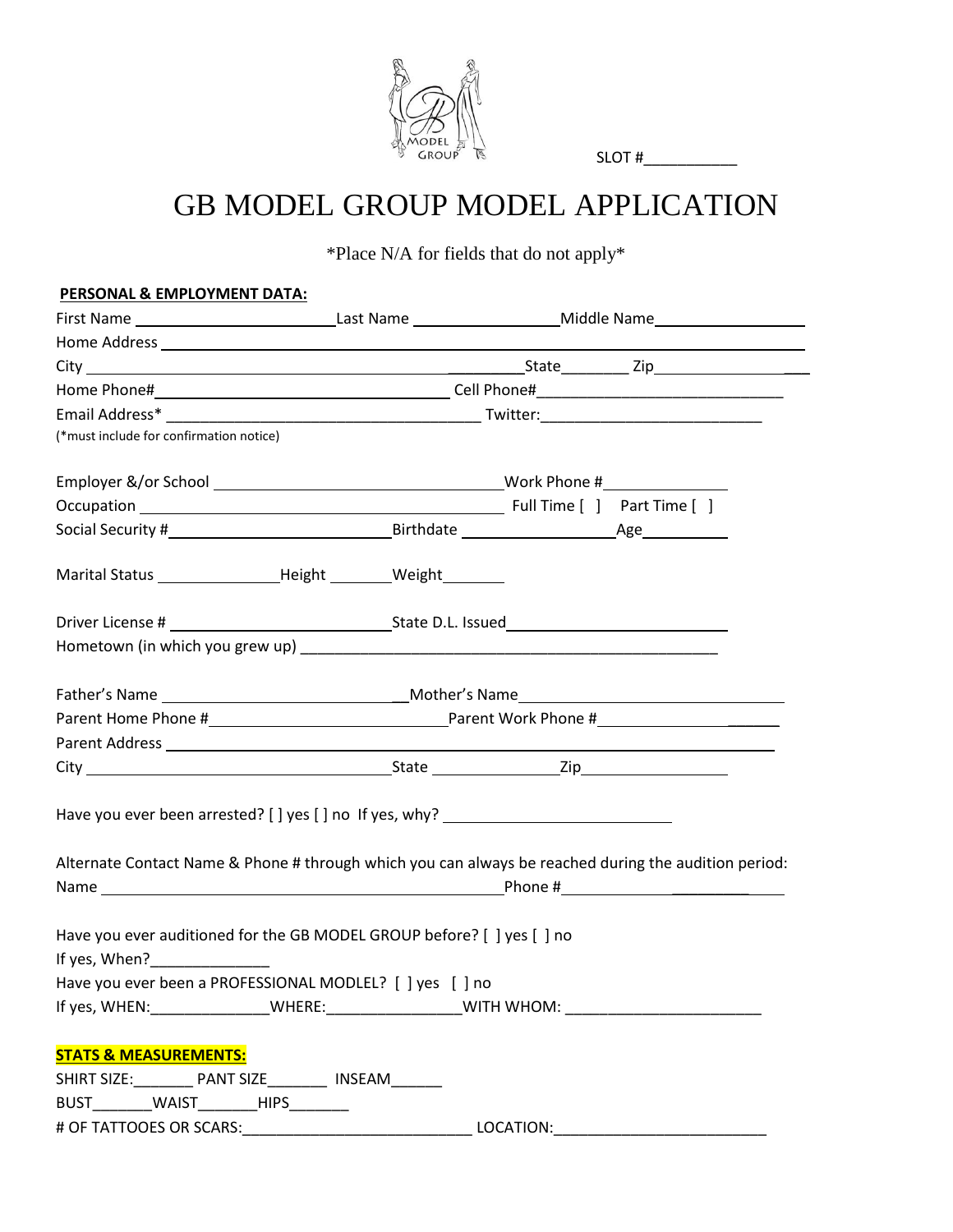#### **EDUCATIONAL DATA:**

| Have you graduated? [ ] yes [ ] no                                                                         | If yes, when?<br><u>Letting</u> the contract of the contract of the contract of the contract of the contract of the contract of the contract of the contract of the contract of the contract of the contract of the contract of the c |  |
|------------------------------------------------------------------------------------------------------------|---------------------------------------------------------------------------------------------------------------------------------------------------------------------------------------------------------------------------------------|--|
|                                                                                                            |                                                                                                                                                                                                                                       |  |
|                                                                                                            |                                                                                                                                                                                                                                       |  |
| <b>AWARDS &amp; HONORS:</b><br>Please list scholastic/extracurricular achievements of which you are proud. |                                                                                                                                                                                                                                       |  |
|                                                                                                            |                                                                                                                                                                                                                                       |  |
|                                                                                                            |                                                                                                                                                                                                                                       |  |
|                                                                                                            |                                                                                                                                                                                                                                       |  |
| <b>HOBBIES &amp; INTERESTS:</b>                                                                            |                                                                                                                                                                                                                                       |  |
|                                                                                                            |                                                                                                                                                                                                                                       |  |
| <b>MODEL EXPERIENCE:</b>                                                                                   |                                                                                                                                                                                                                                       |  |
| Have you ever received model training? [ ] yes [ ] no                                                      |                                                                                                                                                                                                                                       |  |
|                                                                                                            |                                                                                                                                                                                                                                       |  |
|                                                                                                            |                                                                                                                                                                                                                                       |  |
| <b>RUNWAY EXPERIENCE:</b>                                                                                  |                                                                                                                                                                                                                                       |  |
| Have you ever walked the runway? [ ] yes [ ] no                                                            |                                                                                                                                                                                                                                       |  |
| If yes, please provide details:                                                                            |                                                                                                                                                                                                                                       |  |
|                                                                                                            |                                                                                                                                                                                                                                       |  |
|                                                                                                            |                                                                                                                                                                                                                                       |  |
| In one sentence, please define the "goal" you hope to achieve as a GB Model:                               |                                                                                                                                                                                                                                       |  |
|                                                                                                            |                                                                                                                                                                                                                                       |  |
|                                                                                                            |                                                                                                                                                                                                                                       |  |

#### **PLEASE LIST THREE REFERENCES WE MAY CONTACT (other than family members), WITH THEIR PHONE NUMBERS:**

#### **HOW DID YOU HEAR ABOUT THE GBMG 2014 MODEL SEARCH AUDITIONS?**

\_\_\_\_\_\_\_\_\_\_\_ \_\_\_\_\_\_\_\_\_\_\_\_\_\_\_\_\_\_\_\_\_\_\_\_\_\_\_\_\_\_\_\_\_\_\_\_\_\_\_\_\_\_\_\_\_\_\_\_\_\_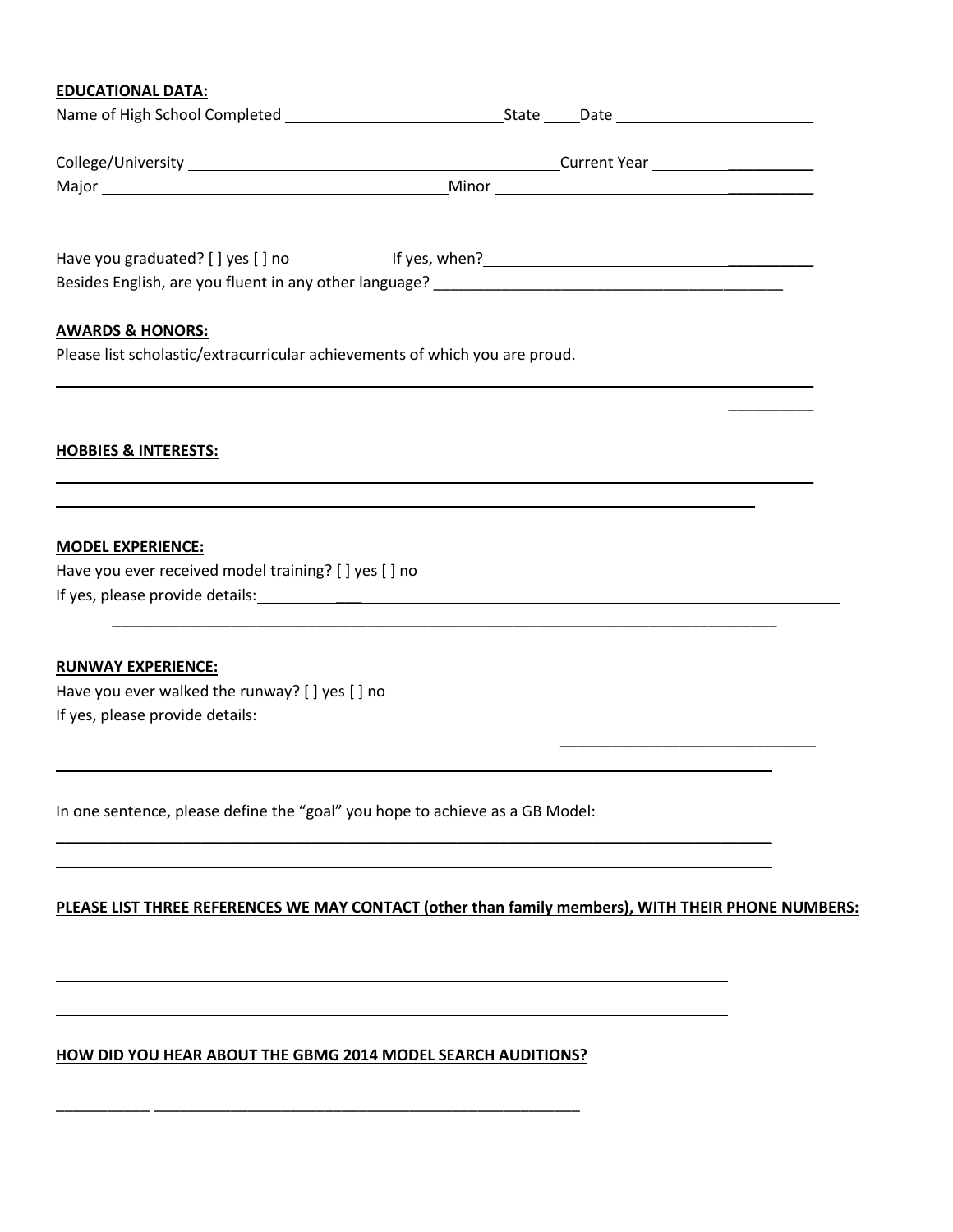#### GB Model Group "waiver and release" Form

The undersigned requests that she be allowed to demonstrate his/her skill and ability as a contestant during the auditions for the GB Model Group. In consideration of being afforded such opportunity, the undersigned hereby assumes the risk of injury inherent in such activity and waives any claim for damages against the GB Model Group organization, GBMG Agency, any and all Audition Venue(s), GB Holdings of GA Inc. and personnel for any injuries that may be sustained by the undersigned during such demonstration.

In recognition of the media coverage of the GB Model Group (GBMG) Models and applicants thereto, the undersigned grants the GBMG and its licensees his/her permission and authority to use his/her name, voice, picture, and likeness in connection with any and all publications, media broadcasts, promotional photographs, promotional posters, commercial products, including but not limited to calendars, team pictures, T-shirts, and any other commercial or promotional items.

In further consideration of GBMG allowing the undersigned to audition for GBMG, and in the event the undersigned is chosen to become a member of GBMG, he/she hereby understands and agrees that as a condition of representation, he/she must sign the standard GBMG Agreement and provide written authorization under the Fair Credit Reporting Act for GBMG to conduct a background check.

The undersigned understands and agrees that GBMG and/or its' authorized agents may conduct one or more background checks to obtain information about her current and past employment, education, activities, character, reputation, personal characteristics (including age), and mode of living, including, but not limited to, academic, residential, achievement, performance, conduct, disciplinary, attendance, criminal, credit and driving records, from various federal, state, and local governmental, law enforcement, and motor vehicle agencies, consumer reporting agencies, previous employers, schools, companies, corporations, partnerships, and other entities or persons. This information will be used to evaluate the undersigned as an applicant for representation. The undersigned further authorizes any person, entity or agency contacted by GBMG or its authorized agents to furnish the above-mentioned information. If a background check reveals that the undersigned has provided inaccurate information or omitted information on the GBMG application, then it may result in the rejection of his/ her application or, if already a member, in the termination of his/her membership.

By signing this GBMG Waiver and Release, the undersigned warrants that she will be at least thirteen (13) years of age by the time of **PRELIMINARY AUDITIONS**.

 $DATE:$ 

(Print Name)

(Signature)

\_\_\_\_\_\_\_\_\_\_\_\_\_\_\_\_\_\_\_\_\_\_\_\_\_\_\_\_\_\_\_\_ \_\_\_\_\_\_\_\_\_\_\_\_\_\_\_\_\_\_\_\_\_\_\_\_\_\_\_\_\_\_\_\_\_\_\_\_\_\_\_

(Parent/Guardian Print Name) (Parent/Guardian Signature)

\_\_\_\_\_\_\_\_\_\_\_\_\_\_\_\_\_\_\_\_\_\_\_\_\_\_\_\_\_\_\_\_\_\_\_\_\_\_\_